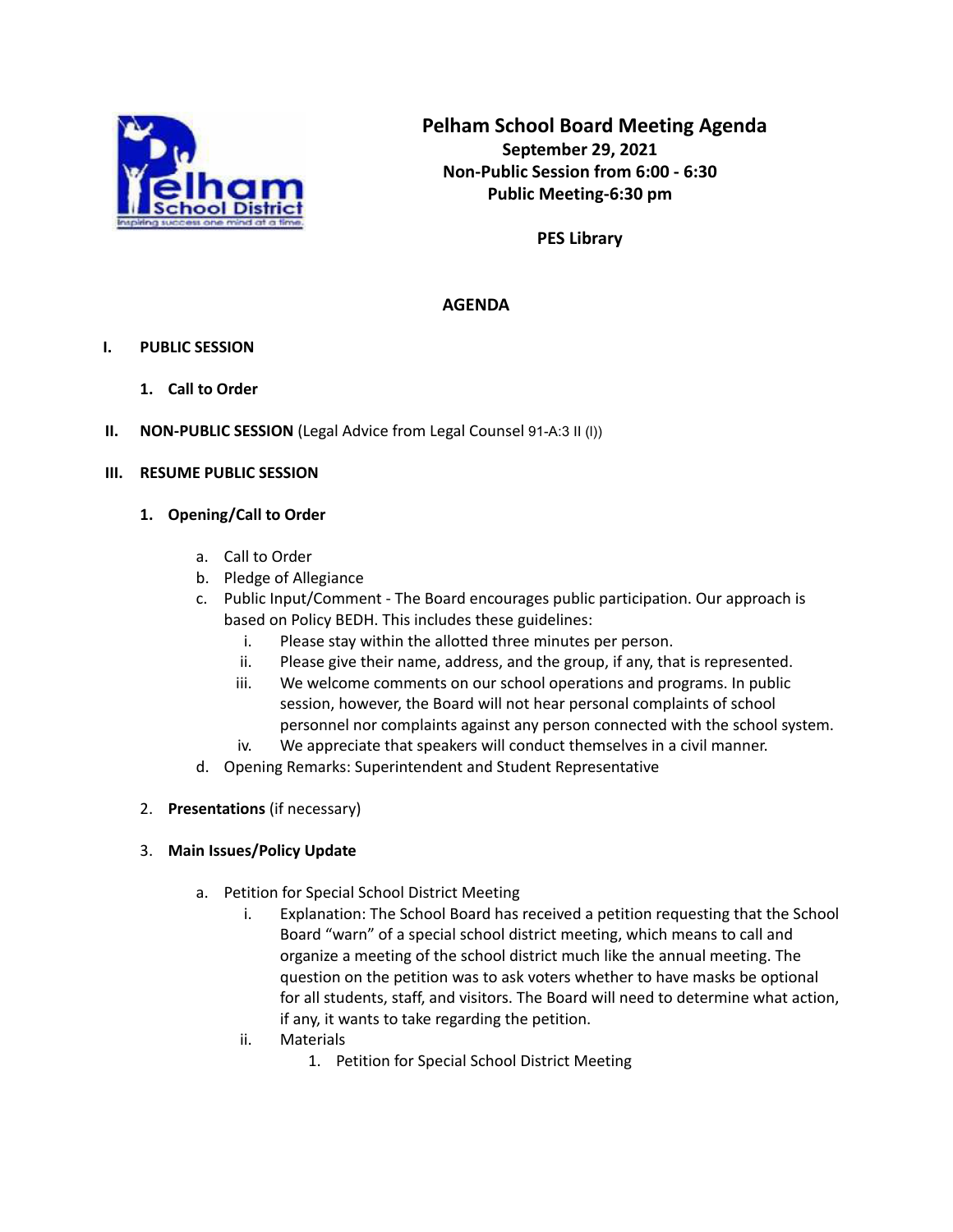- b. Fiscal Year 2023 Budget Presentation
	- i. Explanation: Superintendent McGee and Business Administrator Mahoney will present the Salaries and Benefits portion of the FY23 budget and the Superintendent's Budget that includes his adjustments. The Board will be able to ask questions with the intention of finalizing their budget at the next meeting.

## ii. Materials:

- 1. Superintendent Budget Executive Summary
- 2. Superintendent's Budget General Fund 10
- 3. Superintendent's Budget- General Fund by Function
- 4. Superintendent's Budget- General Fund by Location
- 5. Superintendent's Budget- General Fund by Object
- 6. Superintendent's Budget-Nutrition Services Fund 21
- 7. Superintendent's Budget-Grants Fund 22
- 8. Superintendent's Budget-Other Special Revenue Fund 25
- c. Pandemic Response
	- i. Explanation: Superintendent McGee will update the Board on the District's ongoing pandemic response.
		- 1. Materials:
			- a. Pandemic Response memo (to be shared on the day of the meeting to provide up to date information)
- d. Policy Revision
	- i. Explanation: The Policy Committee is presenting the following policy changes for consideration.
	- ii. Materials:
		- 1. First Reading
			- a. JI Student Rights and Responsibilities
			- b. JIA Due Process Procedures
			- c. JIC Student Conduct
			- d. JICD Student, Discipline and Due Process
			- e. BID Payment for Services Rendered by School District Officers
		- 2. Second Reading
			- a. IHBH Extended Learning Opportunities
			- b. IHBI Alternative Learning Plans
			- c. IMBA Distance Education
			- d. IMBC Alternative Credit Options
- 4. **Board Member Reports** Committee reports, school activities and events, or other school related programs that board members have attended or participated in.

### 5. **Housekeeping**

- a. Adoption of Minutes
	- i. 2021.09.15 Draft SB Minutes
- b. Vendor and Payroll Manifests
	- i. 206M \$1,416.35
- c. Correspondence & Information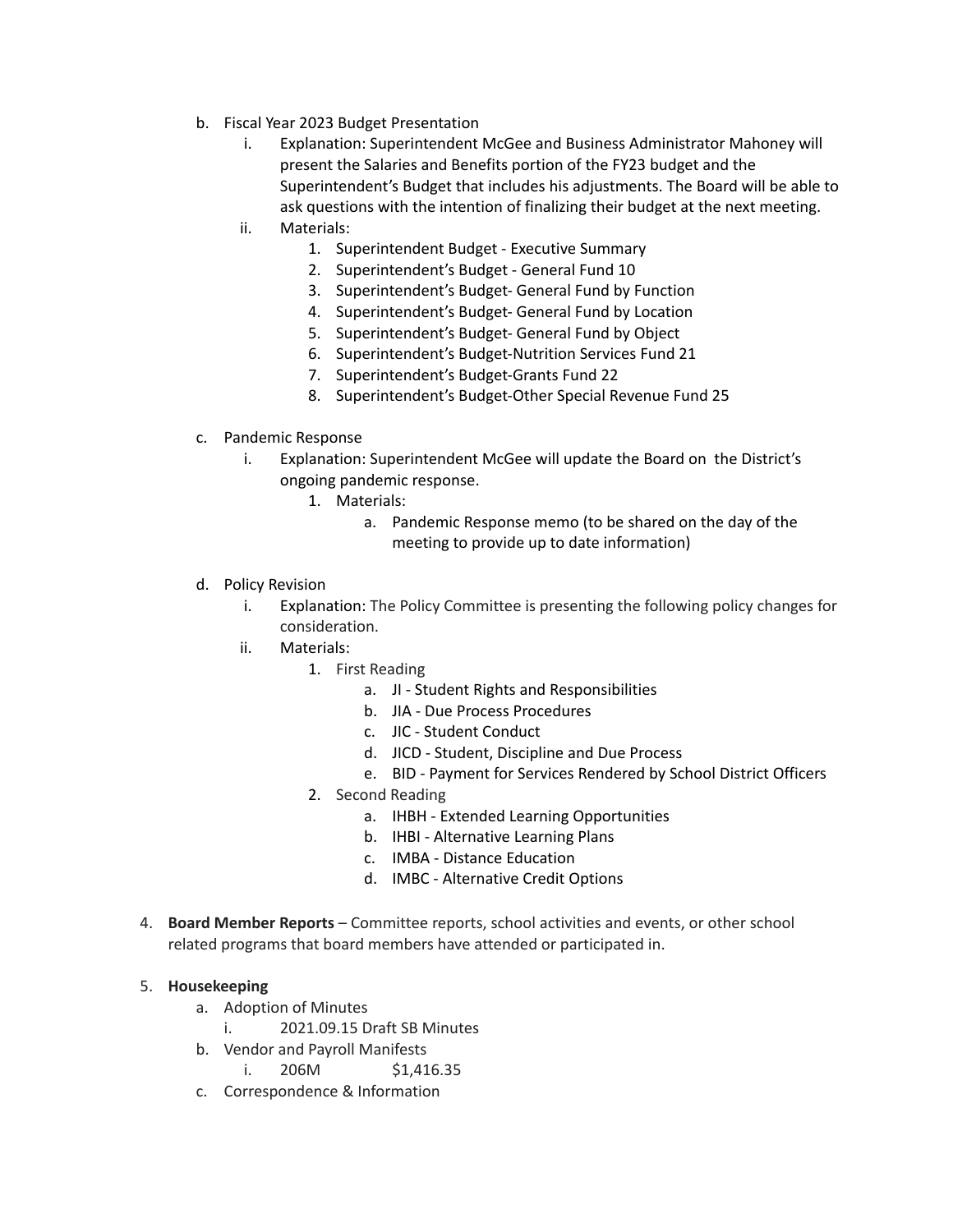- i. PMS Construction Phasing Plan
- d. Enrollment Report
- e. Staffing Updates
	- i. Leaves
	- ii. Resignations

# 1. Theresa Rosa Title 1 Tutor PES iii. Nominations 1. Samuel Kowal **UA Teacher** PES

### **6. Future Agenda Planning**

| <b>Future Meetings:</b> |               |                       |            |
|-------------------------|---------------|-----------------------|------------|
|                         | a. 10.06.2021 | Board Meeting 6:30 PM | <b>PES</b> |
|                         | b. 10.20.2021 | Board Meeting 6:30 PM | <b>PES</b> |

#### 8. **Non-Public Session\***

a. Student Matter 91-A:3 II (c)

### **\*Rules for a non-public session 91-A:3 Nonpublic Sessions.**

- II. Only the following matters shall be considered or acted upon in nonpublic session:
	- A. The dismissal, promotion, or compensation of any public employee or the disciplining of such employee, or the investigation of any charges against him or her, unless the employee affected (1) has a right to a meeting and (2) requests that the meeting be open, in which case the request shall be granted.
	- B. The hiring of any person as a public employee.
	- C. Matters which, if discussed in public, would likely adversely affect the reputation of any person, other than a member of the public body itself, unless such person requests an open meeting. This exemption shall extend to any application for assistance or tax abatement or waiver of a fee, fine, or other levy, if based on inability to pay or poverty of the applicant.
	- D. Consideration of the acquisition, sale, or lease of real or personal property which, if discussed in public, would likely benefit a party or parties whose interests are adverse to those of the general community.
	- E. Consideration or negotiation of pending claims or litigation which has been threatened in writing or filed by or against the public body or any subdivision thereof, or by or against any member thereof because of his or her membership in such a public body, until the claim or litigation has been fully adjudicated or otherwise settled. Any application filed for tax abatement, pursuant to law, with any body or board shall not constitute a threatened or filed litigation against any public body for the purposes of this subparagraph.
	- F. Consideration of applications by the adult parole board under RSA 651-A.
	- G. Consideration of security-related issues bearing on the immediate safety of security personnel or inmates at the county or state correctional facilities by county correctional superintendents or the commissioner of the department of corrections, or their designees.
	- H. Consideration of applications by the business finance authority under RSA 162-A:7-10 and 162-A:13, where consideration of an application in public session would cause harm to the applicant or would inhibit full discussion of the application.
	- I. Consideration of matters relating to the preparation for and the carrying out of emergency functions, including training to carry out such functions, developed by local or state safety officials that are directly intended to thwart a deliberate act that is intended to result in widespread or severe damage to property or widespread injury or loss of life.
	- J. Consideration of confidential, commercial, or financial information that is exempt from public disclosure under RSA 91-A:5, IV in an adjudicative proceeding pursuant to RSA 541 or RSA 541-A.
	- K. Consideration by a school board of entering into a student or pupil tuition contract authorized by RSA 194 or RSA 195-A, which, if discussed in public, would likely benefit a party or parties whose interests are adverse to those of the general public or the school district that is considering a